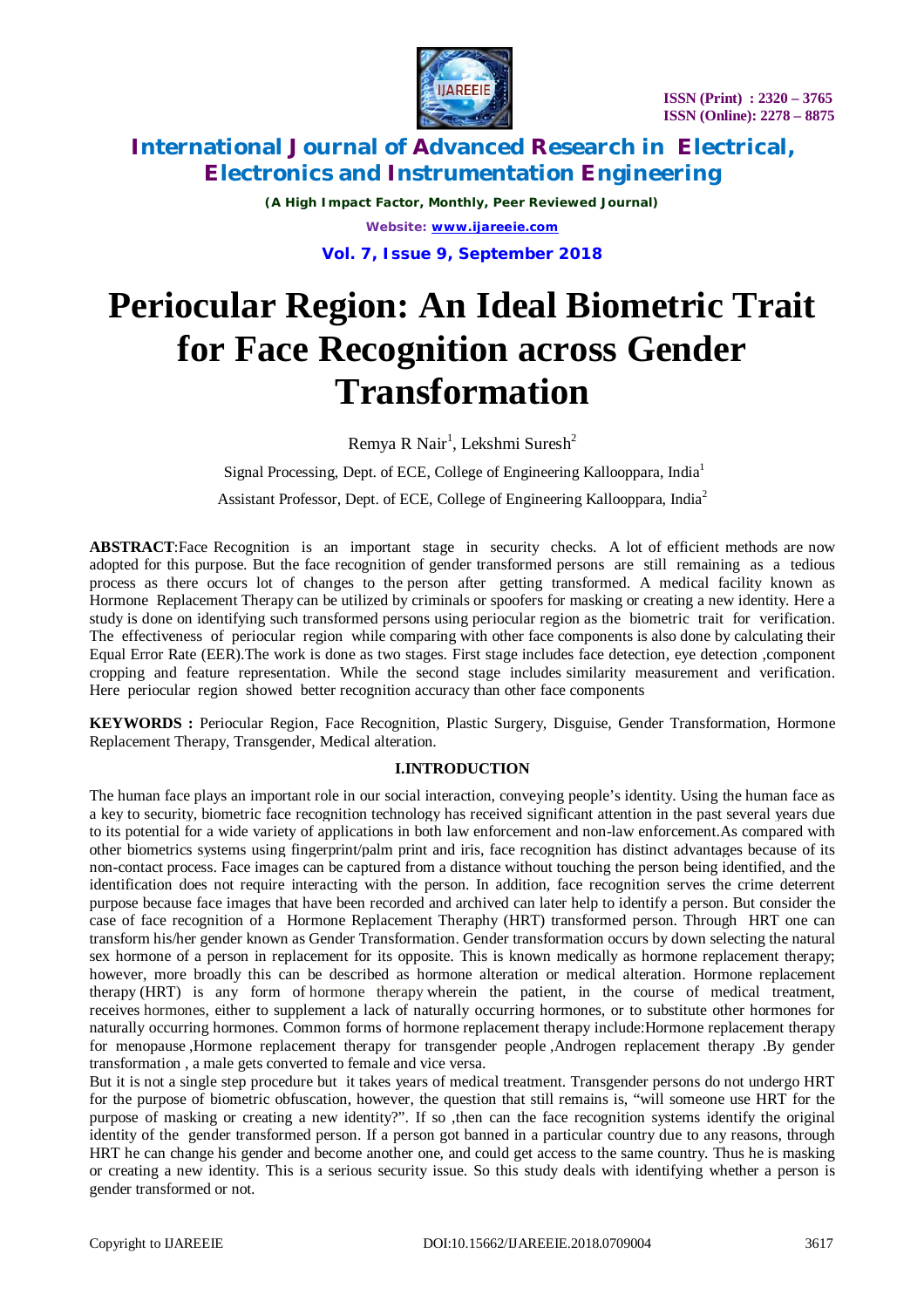

*(A High Impact Factor, Monthly, Peer Reviewed Journal)*

*Website: [www.ijareeie.com](http://www.ijareeie.com)*

### **Vol. 7, Issue 9, September 2018**

The problem of face recognition across gender transformation is unique and different from other medical alterations such as plastic surgery. Although, it seems that both HRT and plastic surgery introduces texture and shape variations to the face, the facial changes that are introduced by these two are in contrast with each other owing to their significant difference. Facial shape changes due to plastic surgery can be introduced to the face components such as forehead, eyelid, nose, chin, lip and ears. These face components are either reshaped or restructured through surgical procedures causing an overall shape change to the face and local texture changes around the face component. It is to be noted that HRT introduces wrinkles and lines in the skin in contrast to the plastic surgery, which tries to, removes them. Individuals undergoing HRT may also undergo surgical procedures for changes in their facial appearance, thus rendering the problem of face recognition across HRT to be unique and much difficult than individuals undergoing surgical procedures only. Eye region undergoes significant changes in plastic surgery. This is in contrast with the assumption that the periocular region is invariant to changes due to HRT . So can the periocular region be an ideal biometric trait for face recognition across gender transformation. So this study analyses the effectiveness of using periocular region as a trait for face recognition across gender transformation while comparing with other face components.

### **II.LITERATURE SURVEY**

1. Face Recognition After Plastic Surgery

It has been observed that many face recognition algorithms fail to recognize faces after plastic surgery, which thus poses a new challenge to automatic face recognition. This paper gives a comprehensive study on Face Recognition After Plastic Surgery (FRAPS), with careful analysis of the effects of plastic surgery on face appearance and its challenges to face recognition. Then, to address FRAPS problem, an ensemble of Gabor Patch classifiers via Rank-Order list Fusion (GPROF) is proposed, inspired by the assumption of the interior consistency of face components in terms of identity. On the face database of plastic surgery, GPROF achieves much higher face identification rate than the best known results in the literature. To address this problem, a partial matching based plastic surgery detection algorithm is proposed, aiming to detect four distinct types of surgery, i.e., the eyelid surgery, nose surgery, forehead surgery and face lift surgery.

Plastic Surgery Detection Method :

The framework of GPROF is shown in Fig. 1, in which the main steps are described as follows [2]:

1. Localize the eye centers, align the face and normalize it to  $64 \times 80$  pixels.

2. Illumination preprocess with local normalization

3. Divide the face into  $2 \times 4$  patches of equal size. In this study, the size of each patch is  $16 \times 20$  pixels without overlapping.

4. For each patch, extract Gabor magnitude features in five scale and eight orientations at each face image pixel, and use PCA and LDA to project the original Gabor features into a low-dimension discriminative subspace. Each patch is finally represented by a normalized feature vector of equal dimension.

2. Plastic Surgery Face Recognition Using Multimodal Biometric Features

This paper proposes a new Multimodal Biometric approach using principle component analysis and local binary pattern feature extraction algorithm cascaded with periocular feature for plastic surgery invariant face recognition. The method is capable of extracting shape as well as texture features and improve the recognition rate using periocular biometric. It makes the use of different features from face and periocular region to match face images before and after plastic surgery. The block diagram of proposed method is shown in Fig. 2.

Feature is extracted from both face and periocular region with the help of local binary pattern and then dimension reduction is done with the help of PCA. Then for classification Euclidian distance is used. If face is not match, then periocular biometric is performed for face recognition under plastic surgery. The flowchart contains the following steps: Data Collection, Pre-processing, Feature Extraction, Classification, and Periocular biometric.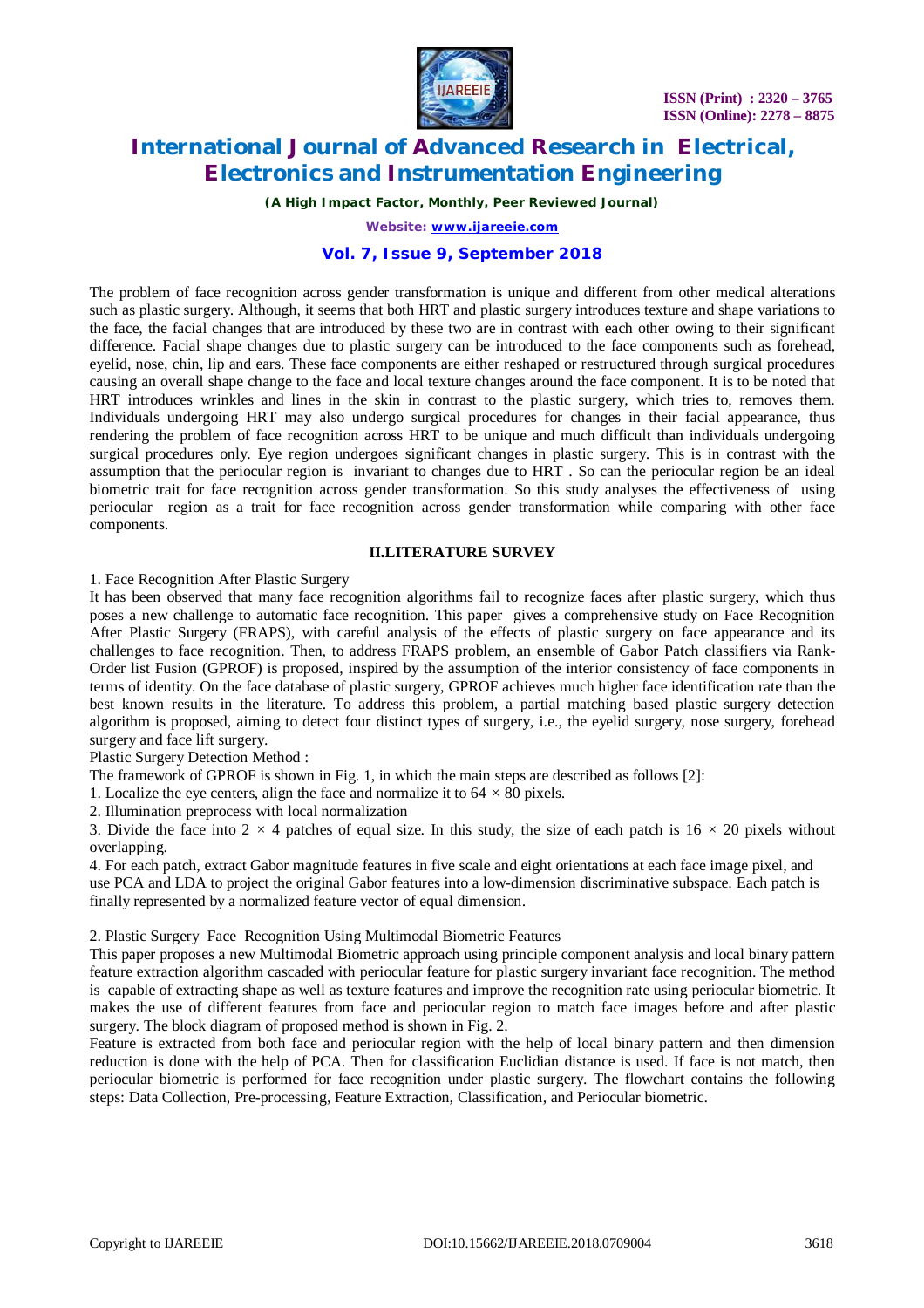

*(A High Impact Factor, Monthly, Peer Reviewed Journal)*

*Website: [www.ijareeie.com](http://www.ijareeie.com)*

### **Vol. 7, Issue 9, September 2018**



Fig 1: Frame work of proposed GPROF



Fig 2: Block diagram of Multimodal biometric method

3. Eye region more reliable than the face :

The primary work of face recognition of gender transformed was done for first by G. Mahalingam and K. Ricanek, Jr in 2013. This work introduces a truly novel and extremely unique biometric problem: face-based recognition for transgender persons. A transgender person is someone who under goes a gender transformation via hormone replacement therapy; that is, a male becomes a female by suppressing natural testosterone production and exogenously increasing estrogen. Transgender hormone replacement therapy causes physical changes in the body and face. The performance of the full-facematchers are compared with that of the periocular region for the same feature sets. The results indicate that periocular recognition out performs the full face on the transgenderdataset under real world conditions .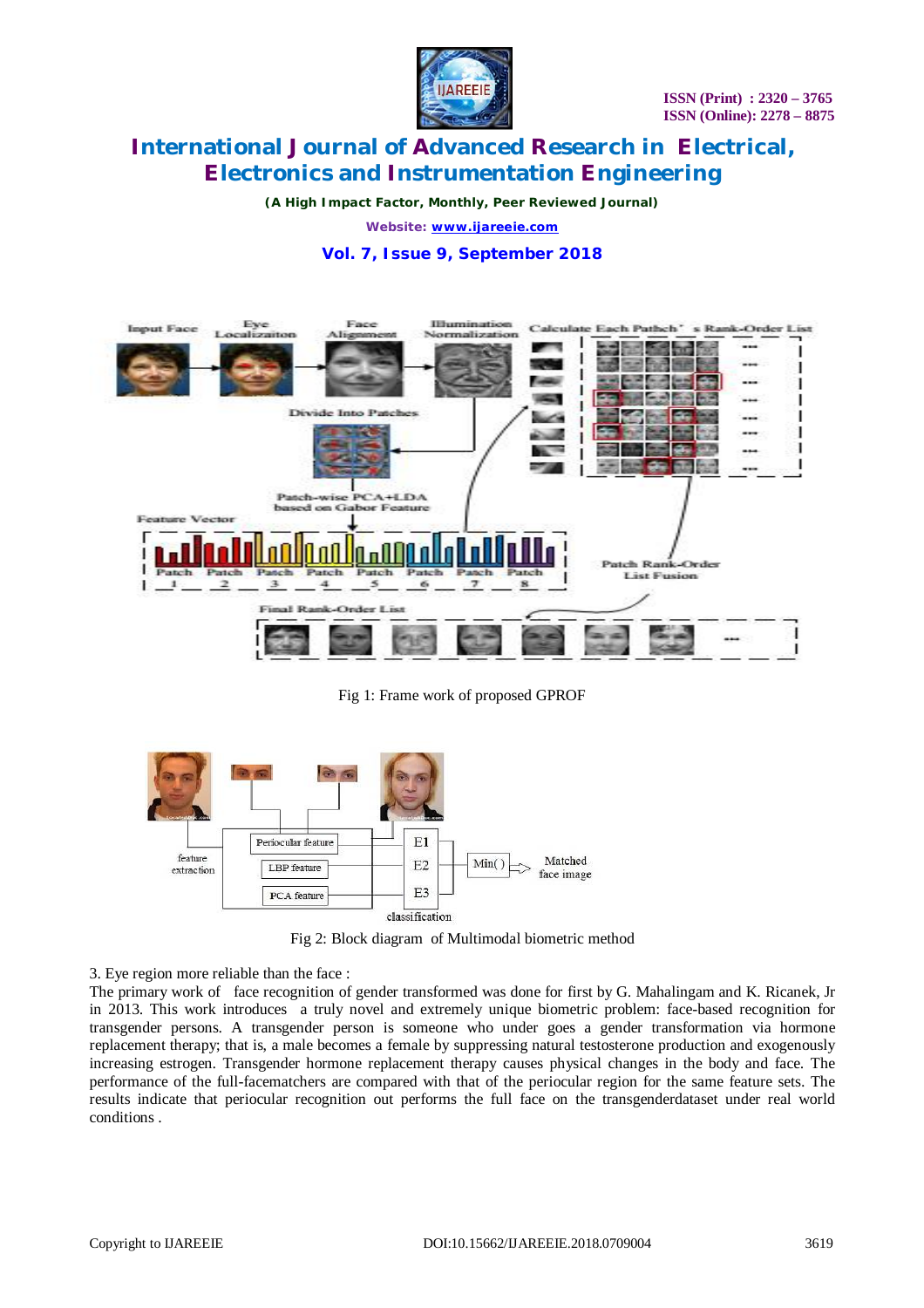

*(A High Impact Factor, Monthly, Peer Reviewed Journal)*

*Website: [www.ijareeie.com](http://www.ijareeie.com)*

### **Vol. 7, Issue 9, September 2018**



Fig 3: Frame work of periocular region extraction and representation

4 . Descriptor Based Methods in the Wild .

This paper focus our attention to relevant face recognition algorithms and techniques.

LBP (Local Binary Pattern)

The LBP feature vector, in its simplest form, is created in the following manner: Divide the examined window into cells (e.g. 16x16 pixels for each cell).For each pixel in a cell, compare the pixel to each of its 8 neighbours (on its lefttop, left-middle, left-bottom, right-top, etc.). Follow the pixels along a circle, i.e. clockwise or counter-clockwise. Where the center pixel's value is greater than the neighbour's value, write "1". Otherwise, write "0". This gives an 8digit binary number (which is usually converted to decimal for convenience).Compute the histogram, over the cell, of the frequency of each "number" occurring (i.e., each combination of which pixels are smaller and which are greater than the center). Optionally normalize the histogram. Concatenate (normalized) histograms of all cells. This gives the feature vector for the window.

### **III.DESIGN AND ANALYSIS**

This is the block diagram of the proposed method. Face disguise is achieved organically as hormone manipulation causes pathological changes to the body resulting in a modification of face appearance. This paper analyzes and evaluates face components versus full face algorithms in an attempt to identify regions of the face that are resilient to the HRT process. The experiments reveal that periocular face components using simple texture-based face matchers , patch-based local binary patterns out performs matching against the full face.



This paper introduces the problem of face recognition under the presence of this new covariate, gender transformation. Gender transformation occurs by down selecting the natural sex hormone of a person in replacement for its opposite. This is known medically as hormone replacement therapy; however, more broadly this can be described as hormone alteration or medical alteration. A face component based recognition framework is proposed in a hope to improve the recognition performance. The face component framework has been selected to explore regions of the face that may be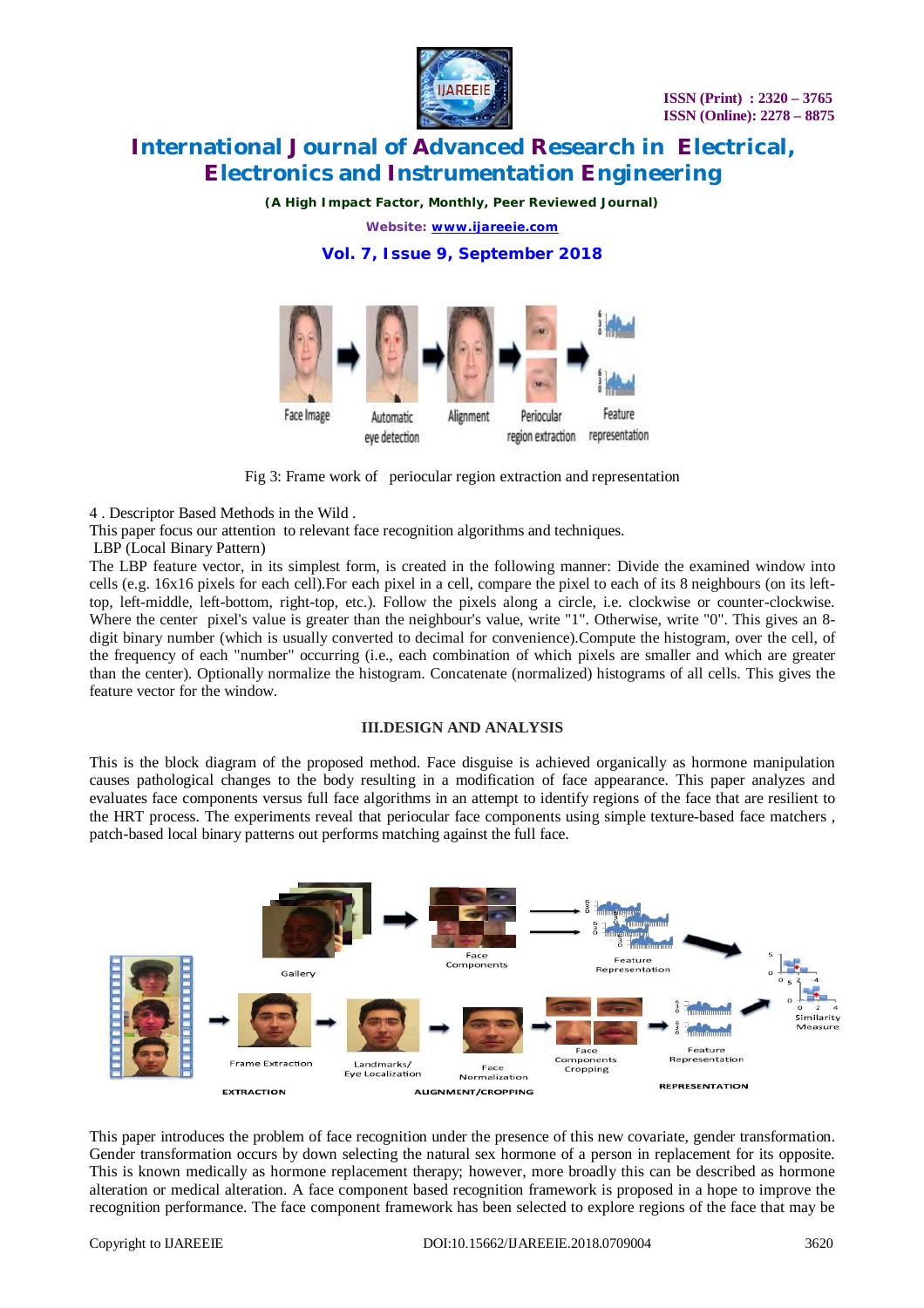

*(A High Impact Factor, Monthly, Peer Reviewed Journal)*

*Website: [www.ijareeie.com](http://www.ijareeie.com)*

### **Vol. 7, Issue 9, September 2018**

resilient to the face alterations caused by this medical procedure. The authors hypothesize that components will out perform full face as these components may undergo significantly less changes than the sum of their parts, full face. It is to be noted that the periocular region as defined in this paper refers to the region that includes the eyes, the eyebrows, and the periorbital region (soft tissue region contained around the eye-orbit). The framework is evaluated with a transgender dataset (organized by the authors) consisting of images of 38 subjects taken under unconstrained environment across time and gender transformation eyes of an HRT transgender would demonstrate less changes than the full face. The extraction of the eyes, nose, and mouth regions from the video sequences and its representation involves the following steps:

• Extraction of frames with valid face images from the video sequences.

• Alignment and cropping of the face components by registering the face image using the eye center coordinates.

• Representation of the face components using TPLBP feature descriptor

Figure 3 shows the framework for face component extraction and representation of a face image.

A . Dataset

Dataset used in this work is known as Transgender Data set which contain the videos of about 38 subjects during their period of HRT treatment. It includes more than a million extracted face images of these subjects .

B. Frame Extraction

A protocol that utilizes standard techniques to extract face images from the video frames. The frames from the video sequences can be extracted using the mmreader/videoReader at the rate of 29.3fps, which is the standard for video sequences.



Fig 5:Frame extracted image

C. Face Detection

Viola Jones Detector: The problem to be solved is detection of faces in an image. A human can do this easily, but a computer needs precise instructions and constraints. To make the task more manageable, Viola–Jones requires full view frontal upright faces. Thus in order to be detected, the entire face must point towards the camera and should not be tilted to either side. While it seems these constraints could diminish the algorithm's utility somewhat, because the detection step is most often followed by a recognition step, in practice these limits on pose are quite acceptable . The algorithm has four stages

- 1.Haar Feature selection
- 2.Creating an integral image
- 3.Adaboost training
- 4.Cascading Classifiers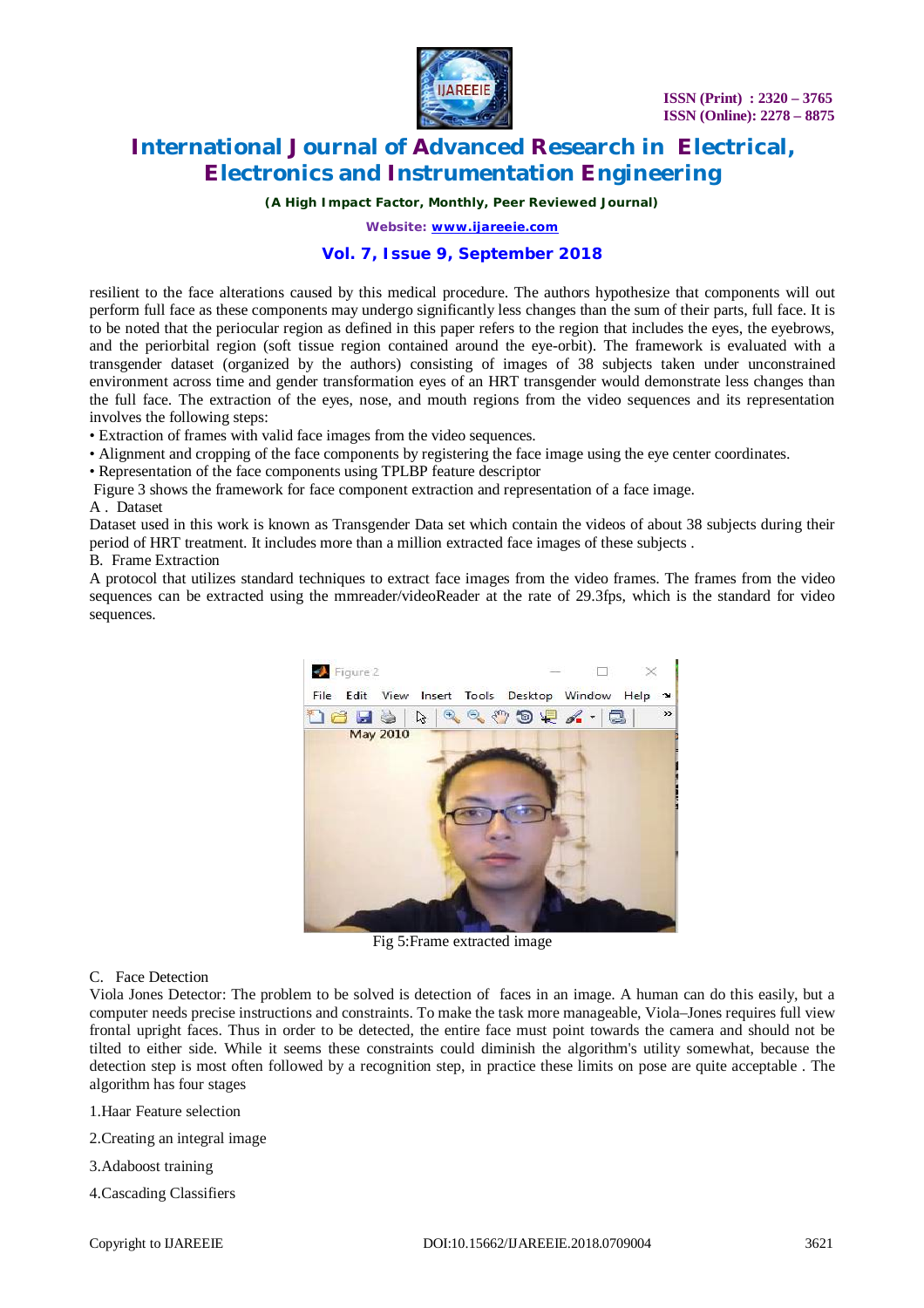

*(A High Impact Factor, Monthly, Peer Reviewed Journal)*

*Website: [www.ijareeie.com](http://www.ijareeie.com)*

### **Vol. 7, Issue 9, September 2018**

The frames that were not detected by the face detector are discarded. It is to be noted that the face detector generates false positive-detects a face when there is not one-as well as false negatives-misses a face when it is present in the frame.



Fig 6: Face Detected image

1. Haar Features : All human faces share some similar properties. These regularities may be matched using Haar features.A few properties common to human faces:.The eye region is darker than the upper-cheeks.The nose bridge region is brighter than the eye region.The Viola-Jones face detector analyzes a given sub-window using features consisting of two or more rectangles. The different types of features are shown in Figure 7.





2. Integral image : The first step of the Viola-Jones face detection algorithm is to turn the input image into an integral image. This is done by making each pixel equal to the entire sum of all pixels above and to the left of the concerned pixel.

|             |  |  | n              |  |  |
|-------------|--|--|----------------|--|--|
| Input image |  |  | Integral image |  |  |

Fig 8 : Integral Image

3. Adaboost Training : AdaBoost is a machine learning boosting algorithm capable of constructing a strong classifier through a weighted combination of weak classifiers. (A weak classifier classifies correctly in only a little bit more than half the cases.)

4. Cascaded Classifier : The basic principle of the Viola-Jones face detection algorithm is to scan the detector many times through the same image – each time with a new size. Even if an image should contain one or more faces it is obvious that an excessive large amount of the evaluated sub-windows would still be negatives (non-faces). This realization leads to a different formulation of the problem: Instead of finding faces, the algorithm should discard nonfaces. The thought behind this statement is that it is faster to discard a non-face than to find a face. With this in mind a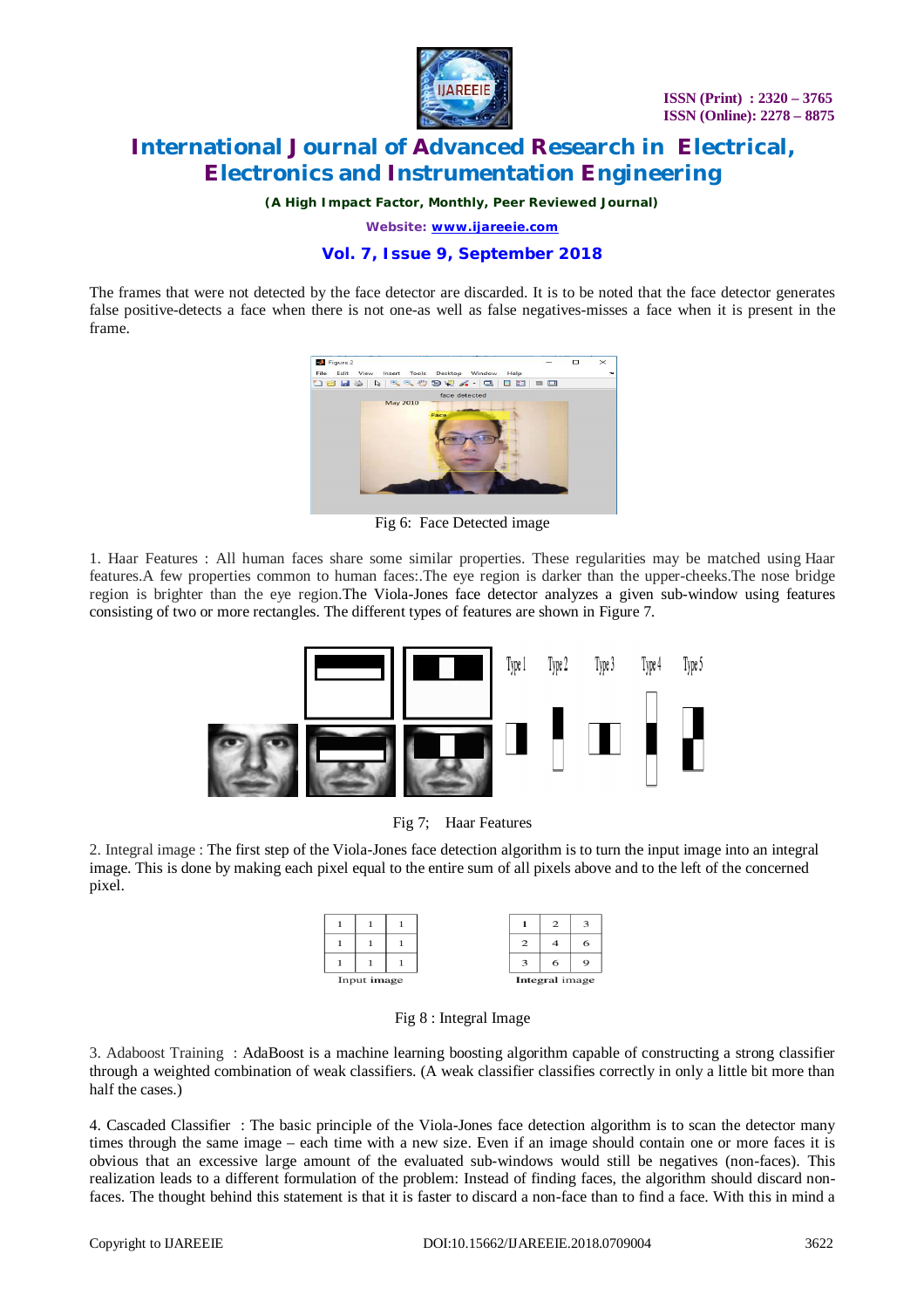

*(A High Impact Factor, Monthly, Peer Reviewed Journal)*

*Website: [www.ijareeie.com](http://www.ijareeie.com)*

### **Vol. 7, Issue 9, September 2018**

detector consisting of only one (strong) classifier suddenly seems inefficient since the evaluation time is constant no matter the input. Hence the need for a cascaded classifier arises. The cascaded classifier is composed of stages each containing a strong classifier. The job of each stage is to determine whether a given sub-window is definitely not a face or maybe a face. When a sub-window is classified to be a non-face by a given stage it is immediately discarded. Conversely a sub-window classified as a maybe-face is passed on to the next stage in the cascade. It follows that the more stages a given sub-window passes, the higher the chance the sub-window actually contains a face. The concept is illustrated with two stages in Figure 7.



Fig 9 : Cascaded Classifier

D. Eye Detection : In order to eliminate the false positives the frames undergo a second detector; this detector is an eyedetector. The frames in which no eyes are detected are discarded during the second pass as not containing a face. This process is efficient as it offers the detection of eye-coordinates from the face images as well as detect the false positives.

Average of Synthetic Exact Filters (ASEF ) [1]

Eye detection is one of the most important steps in the face-related systems such as the face recognition, gaze tracking, and eye blink detection. The various methods for eye detection have been proposed for a long time. ASEF filters differ from prior correlation filters in that the convolution theorem is exploited to greatly simplify the mapping between the input training image and the output correlation plane.

| $\overline{\mathbf{ASEF}}$ |       |                          |  |  |  |
|----------------------------|-------|--------------------------|--|--|--|
| <b>Park</b><br>$f_1$       | $g_1$ | $h_1$                    |  |  |  |
| $f_2$                      | $g_2$ | $h_2$                    |  |  |  |
| $f_3$                      | $g_3$ | $h_3$                    |  |  |  |
|                            |       | $1/N \sum_{i=0}^{N} h_i$ |  |  |  |

Fig 10: ASEF Filter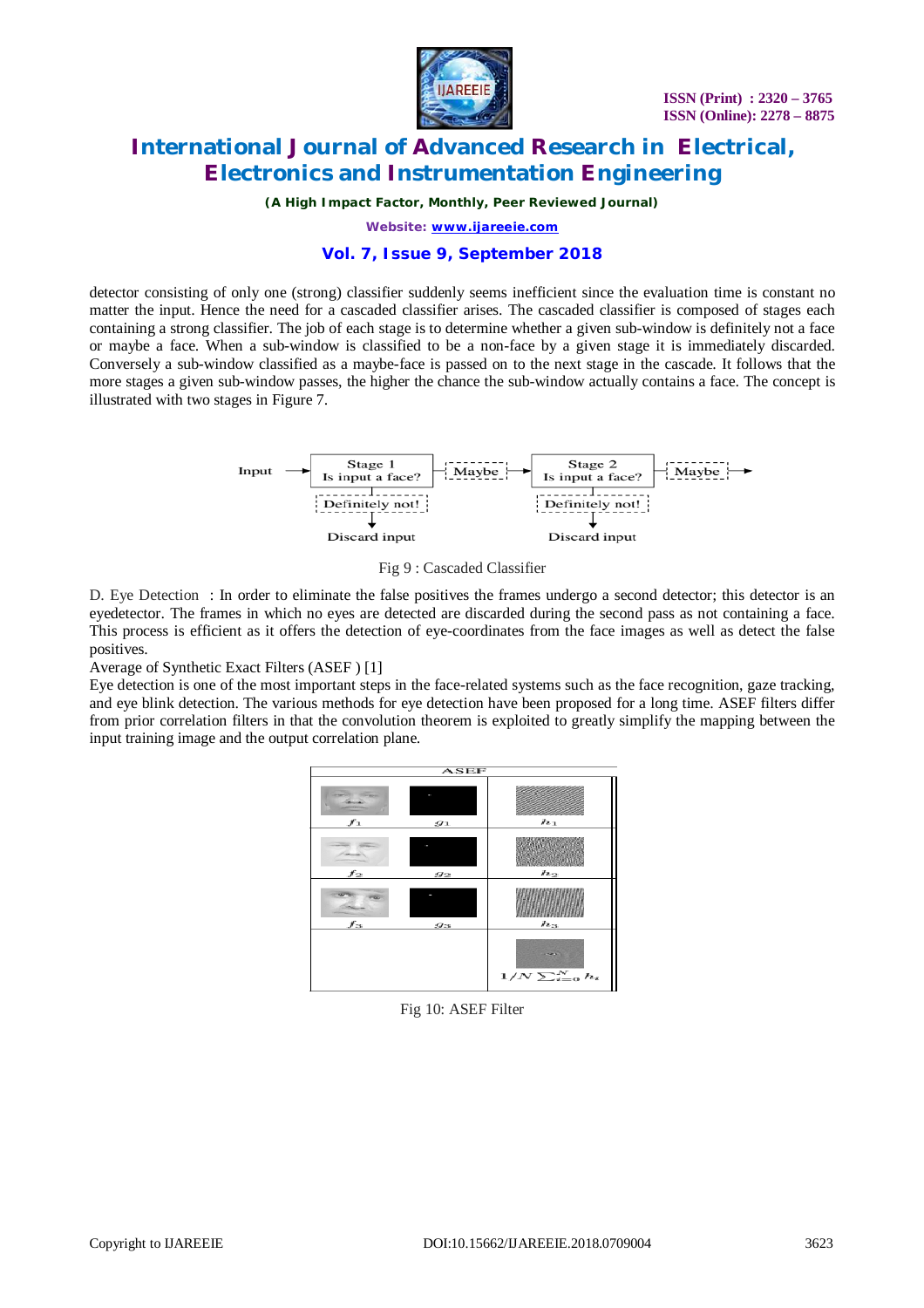

*(A High Impact Factor, Monthly, Peer Reviewed Journal)*

*Website: [www.ijareeie.com](http://www.ijareeie.com)*

### **Vol. 7, Issue 9, September 2018**

In the Fourier domain the correlation operation becomes a simple element-wise multiplication, and therefore each corresponding set of Fourier coefficients can be processed independently. The resulting computations also naturally account for translational shifts in the spatial domain. As a result the entire correlation output can be specified for each training image. The first major difference between the correlation filter and ASEF filters is that ASEF filters are over constrained. Where SDF only specifies a single "synthetic correlation value" per training image, ASEF filters are trained using response images that specify a desired response at every location in each training image. This response typically is a bright peak centered on the target object of interest. One consequence of completely specifying the correlation output is a perfect balance between constraints and degrees of freedom for each training image, and therefore a complete "exact filter" is determined for every training image. Over-fitting is avoided by averaging the filters defined from each of the N training images.

#### E. Alignment and Cropping

The alignment of the face region is performed using the eye-center coordinates extracted by the eye detector [1]. The alignment and cropping of the face components are achieved by means of geometric normalization. The coordinates of the eye centers are used to scale, rotate, and crop the face to a set size. These geometric transformation are performed such that the centers of the eyes are horizontally aligned and placed on standard pixel locations thereby maintaining a pseudo fix interocular distance. Once the face image is aligned the components of the face can be obtained by defining a cropping boundary using the standard eye center locations. Cropping of the left and right periocular region is accomplished by defining a cropping boundary around each eye center. Consider the face on an xy-plane. The bounding box is created by fixing a ratio of distance for the height and width of the eyes from the eye center coordinates. The nose and mouth region are defined by a cropping boundary whose width is the distance between the two eye centers and the height being 60 pixels. The height of the nose is measured from the horizontal line that connects the two eye centers and the height of the mouth is measured from the height of the nose. The extracted face component images are then resized to 64×64 pixels.

### F. Feature Representation using TPLBP

The aligned and cropped periocular images are represented individually using the Three-Patch Local Binary Patterns ( TPLBP ). TPLBP is apatch-based feature descriptor that extracts features from local patches around a central patch. The descriptor from each patch is concatenated to form one global descriptor for the entire image. Three-Patch LBP Codes

### Three-Patch LBP (TPLBP) codes are produced by comparing the values of three patches to produce a single bit value in the code assigned to each pixel. For each pixel in the image, we consider a  $w \times w$  patch centered on the pixel and S additional patches distributed uniformly in a ring of radius r around it. For a parameter  $\alpha$ , we take pairs of patches, α patches apart along the circle, and compare their values with those of the central patch. The value of a single bit is set according to which of the two patches is more similar to the central patch. The resulting code has S bits per pixel. Specifically, we produce the Three-Patch LBP by applying the following formula to each pixel.

$$
TPLBP_{r,s,w,\alpha}({\bf p}) = \sum_{i=1}^{s} f(d(C_i,C_{P})) - d(C_{i+\alpha \mod S},C_{P}))2^{i}
$$

where  $C_i$  and  $C_{i+\alpha \mod S}$  are two patches along the ring and  $C_{P_i}$  is the central patch. The function d(...) is any distance function between two patches (e.g., L2 norm of their graylevel differences) and f is defined as

$$
f(x) = \begin{cases} 1, & x \geq \tau \\ 0, & x \leq \tau \end{cases}
$$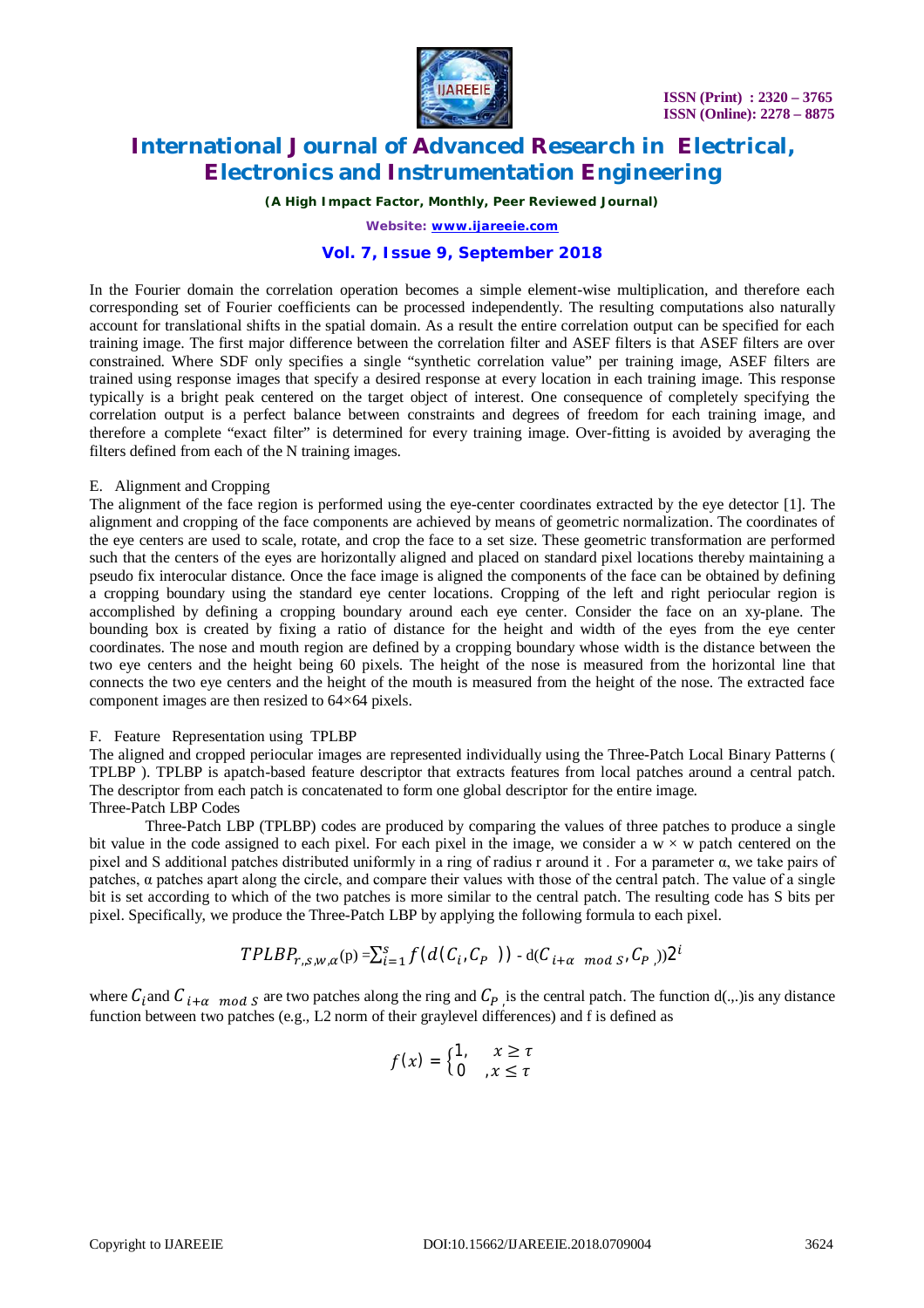

*(A High Impact Factor, Monthly, Peer Reviewed Journal)*

*Website: [www.ijareeie.com](http://www.ijareeie.com)*

### **Vol. 7, Issue 9, September 2018**



Fig.11. (a) Three-Patch LBP code with  $\alpha = 2$  and S= 8. (b) TPLBP code computed with parameters S=8,  $w = 3$ , and  $\alpha$ =2. (c) Code image produced

We use a value  $\tau$  slightly larger than zero (e.g. 0:01) to provide some stability in uniform regions. As patches along the ring may not align with integer pixel coordinates, we use nearest neighbour sampling to obtain their pixels instead of interpolating their values. This speeds up processing with little or no effect on performance.

### G. Similarity Measurements

Similarity is the measure of how much alike two objects are.similarity in datamining is usually described as a distance with dimensions representing features of objects.if the distance is small, it will be high degree of similarity whereas large distance will be low degree of similarity .simliarity is measured in range 0 to 1 [0,1].

Two main considerations about similarity

Similarity =1 if  $x=y$ 

Similarity =0,if  $x \neq y$ , x and y are objects.

The similarity between two feature vectors is measured as the Euclidean distance between two feature vectors.

Euclidean Distance :Euclidean distance is the most common use of distance.In most cases when people said about distance, they will refer to Euclidean distance. it is also known as simply distance. when data is dense or continuous, this is the best proximity measure. The Euclidean distance between two points is the length of path connecting them .the distance between two points is given by pythagorean theorem

Euclidean distance  $\varepsilon$  between two vectors x and y is

$$
\varepsilon = \sqrt{\sum_{i=1}^k (x_i - y_i)^2}
$$

H. Verification

For the task of verification, two images are considered to be from the same subject if the Euclidean distance between their feature vectors is below a threshold a set value. The normalized Euclidean distance is converted to a similarity score by simply subtracting the distance from one. Threshold is choosen by trail and error method.

Input the video which are both gender transformed and orginal .For each input video similarity scores is calculated for left eye,rieght eye, fusion of eyes, nose and mouth. By analyzing the scores ,a threshold is choosen properly such that if similarity score is below the threshold ,it will be an original video. Otherwise it will be considered as gender transformed.

Equal error rate =  $\frac{FAR}{FBR}$ ிோோ

FAR (False Acceptance Rate ) = No .of samples correctly detected / Total no of samples FRR (False Rejection Rate) = No. of samples wrongly detected / Total no of samples. EER for both periocular region, left eye, right eye, nose and mouth are calculated.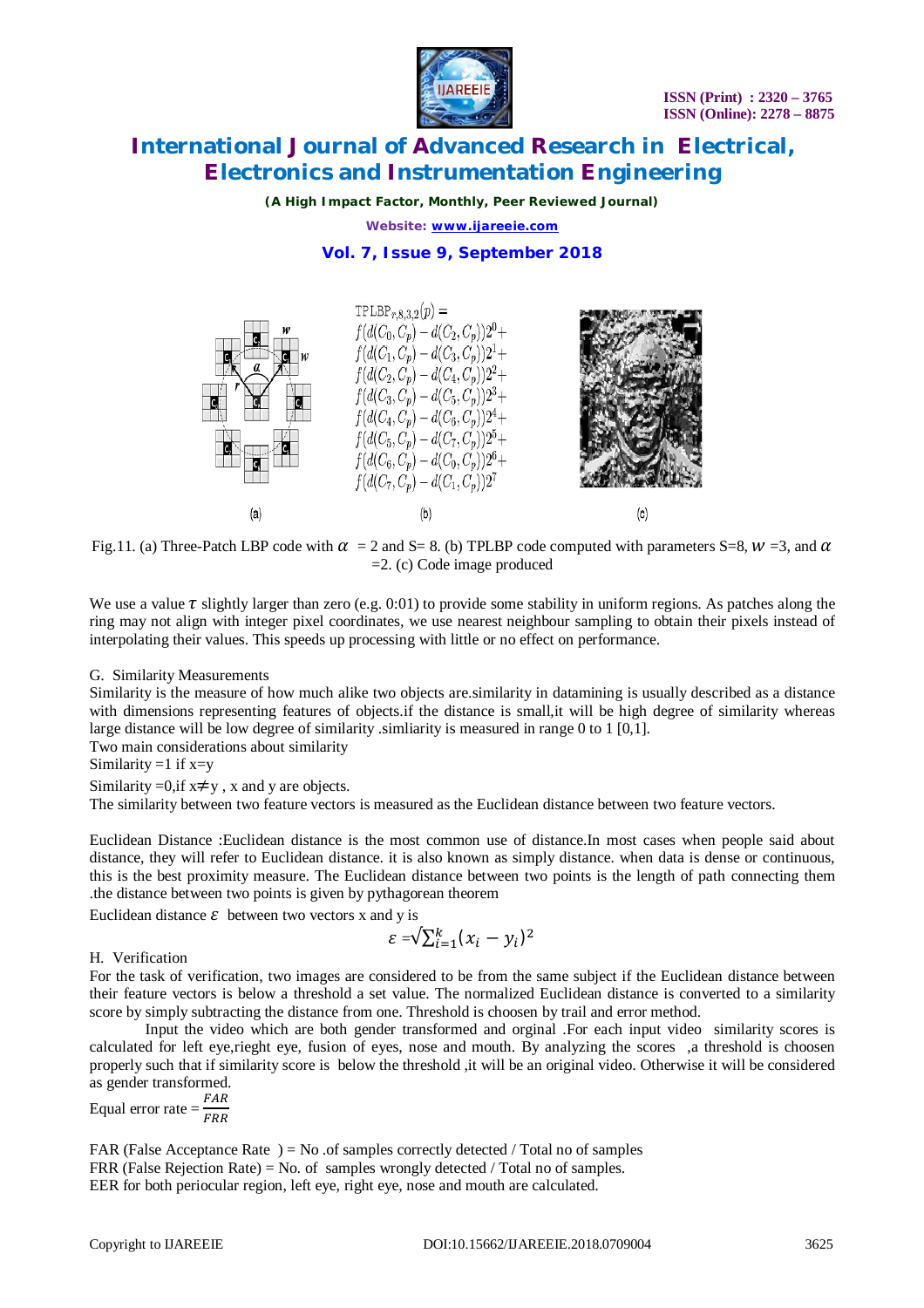

*(A High Impact Factor, Monthly, Peer Reviewed Journal)*

*Website: [www.ijareeie.com](http://www.ijareeie.com)*

### **Vol. 7, Issue 9, September 2018**

### **IV. SIMULATION & RESULTS**

For verification , a lot of videos from the confidential transgender dataset are taken in to study. They include both gender transformed as well as original. From the videos frames are extracted ,from which face is first detected followed by eye detection. Later feature extraction is done followed by comparing with the features of database to decide whether it is gender transformed or not. EER is found out to check effectiveness of periocular region.

| Region             | No of<br>correct<br>detection | No of<br>wrong<br>detection | <b>EER</b> |
|--------------------|-------------------------------|-----------------------------|------------|
| Left eye           | 12                            | 8                           | 0.662      |
| Right eye          | 11                            | 9                           | 0.818      |
| Nose $\&$<br>mouth | 13                            | 7                           | 0.538      |
| Periocular         | 17                            | 3                           | 0.176      |

Fig 12:Simulation Result

#### **V. CONCLUSION**

This Project work point outs the fact that periocular region is the region undergoing less changes even after HRT.The motivation behind this work is to demonstrate the reliability and robustness of the periocular region based representation in automated face recognition on subjects undergoing gender transformation using hormone replacement therapy. The potential of the periocular region is studied through various recognition and verification experiments on a challenging dataset and performance comparisons with other face components like nose, mouth, right eye ,left eye .Indeed, face recognition accuracies of the proposed periocular region based representation greatly exceed the accuracies obtained using the other face components. In addition, more precise approach for the periocular region alignment extends the possibility of improving the recognition accuracy of a recognition system.

Further this work crystalizes the problem of HRT based medial treatment on the face, illustrating that the impacts of this treatment fundamentally disrupts face recognition engines. Some enterprising spoofer could self medicate with hormone drugs to fool a facerecognition systems whether for access control or to gain entry to a foreign country. This work is a solution to such problem. Experiments proves the fact that EER is less for periocular region rather than other face components. Hence it is better than all other face components as a biometric trait for face verification.

In conclusion, this project work demonstrated the effectiveness of the periocular region as a useful biometric trait for the unique scenario of recognizing individuals across gender transformations, and in future possibly across other medical alterations. The periocular may be a viable replacement for full face matchers under the right circumstances.

In future ,we can improve the accuracy of proposed method by using SVM classifiers and HOG descriptor instead of the descriptors used here. We can also use KLT algorithm instead of viola jones detector .So by this project , masking of identity or creating new identity to fool recognition or security systems can be avoided .

#### **REFERENCES**

<sup>[1]</sup> Gayathri Mahalingam, Member IEEE Karl Ricanek, Jr, Senior Member, IEEE,., Investigating the Periocular-Based Face Recognition Across Gender Transformation, and A. Midori Albert, IEEE Trans. Inf. Forensics Security, vol. 9 no. 12, pp. December . 2014

<sup>[2]</sup> D.S.Bolme, B.A.Draper, and J.R.Beveridge,"Average of synthetic exact filters," in Proc. IEEE Conf. Computer . Vis. Pattern Recognition., Jun. 2009, pp. 2105–2112.

<sup>[3]</sup> U. Park, R. R. Jillela, A. Ross, and A. K. Jain, "Periocular biometrics in the visible spectrum," IEEE Trans. Inf. Forensics Security, vol. 6, no. 1, pp. 96–106, Mar. 2011